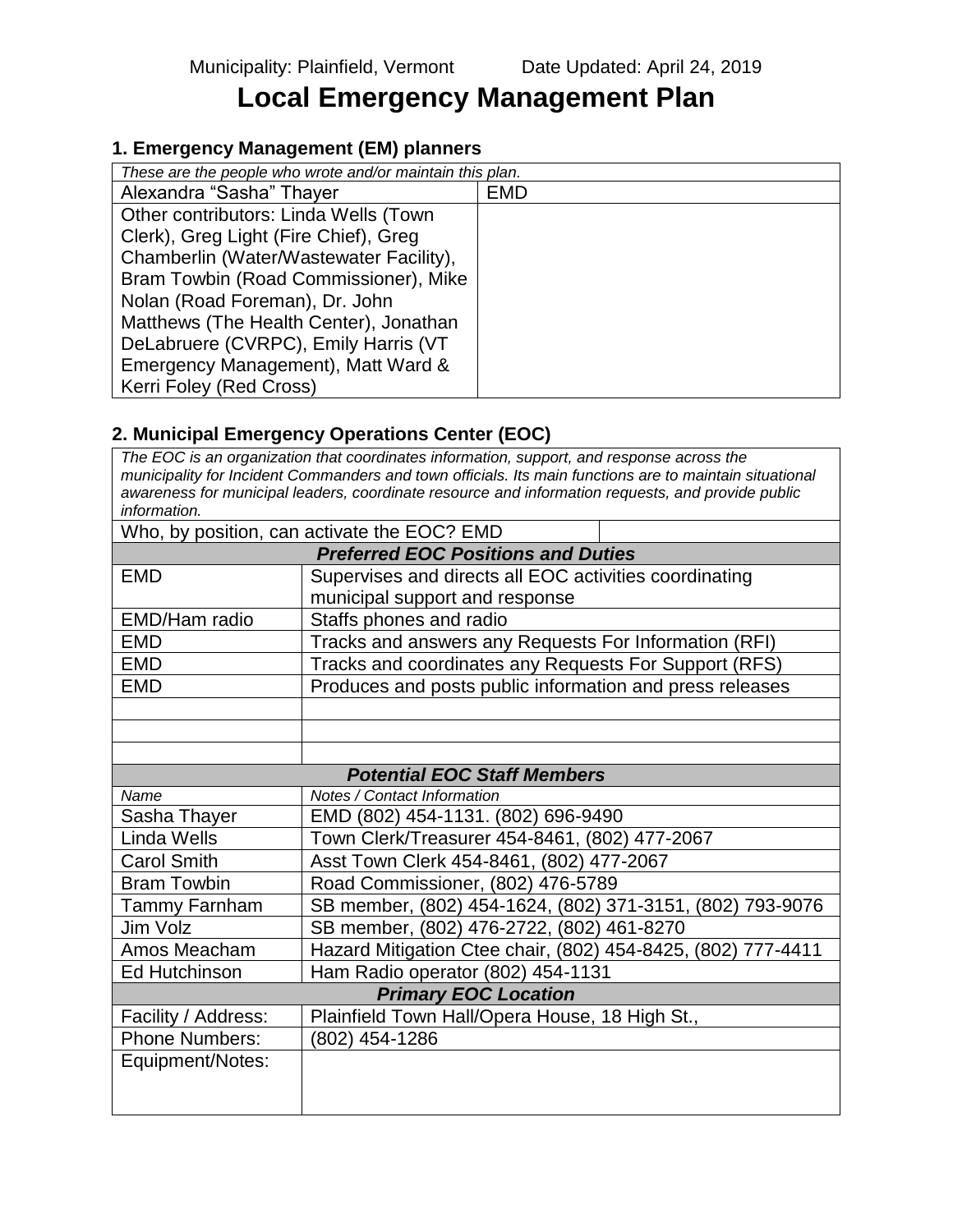| <b>Alternate EOC Location</b> |                                                             |  |  |  |  |  |
|-------------------------------|-------------------------------------------------------------|--|--|--|--|--|
| Facility / Address:           | Plainfield Municipal Building, 149 Main St., Plainfield, VT |  |  |  |  |  |
| <b>Phone Numbers:</b>         | (802) 454-8461                                              |  |  |  |  |  |
| Equipment/Notes:              |                                                             |  |  |  |  |  |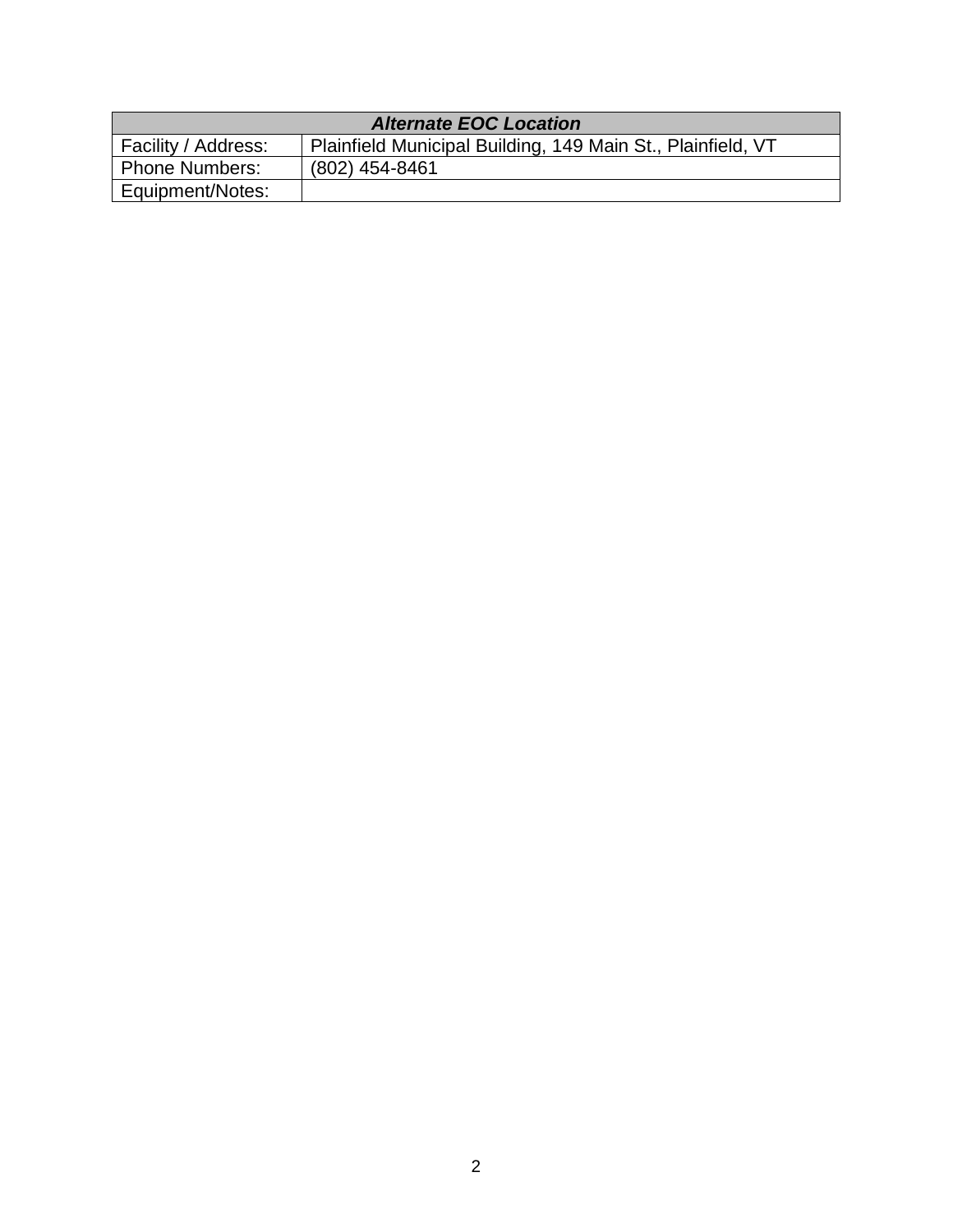# **3. Resources**

| Use municipal resources, mutual aid agreements, and local purchases first to                                |                                  |                       |  |  |  |  |  |  |
|-------------------------------------------------------------------------------------------------------------|----------------------------------|-----------------------|--|--|--|--|--|--|
| get resources for response as needed and available.<br>Purchasing agents for emergencies: Alexandra Thayer, |                                  |                       |  |  |  |  |  |  |
|                                                                                                             |                                  |                       |  |  |  |  |  |  |
| <b>Emergency Management Director</b><br>\$500                                                               |                                  |                       |  |  |  |  |  |  |
| Emergency spending limits:                                                                                  |                                  |                       |  |  |  |  |  |  |
| <b>Businesses with Standing Municipal Contracts</b>                                                         |                                  |                       |  |  |  |  |  |  |
| <b>Type of Contract</b>                                                                                     | Name                             | Contact Info          |  |  |  |  |  |  |
| None                                                                                                        |                                  |                       |  |  |  |  |  |  |
| <b>Other Local Resources</b>                                                                                |                                  |                       |  |  |  |  |  |  |
| <b>Type of Resources/Skills</b>                                                                             | Name                             | Contact Info          |  |  |  |  |  |  |
| Hardware store, in E. Montpelier                                                                            | <b>Plainfield Hardware Store</b> | (802) 454-1000        |  |  |  |  |  |  |
| <b>Building supplies</b>                                                                                    | <b>E Montpelier Home Center</b>  | 802) 223-4131         |  |  |  |  |  |  |
| Health center                                                                                               | The Health Center                | 802) 454-8336         |  |  |  |  |  |  |
| Food supply                                                                                                 | <b>Plainfield Coop</b>           | (802) 454-8579        |  |  |  |  |  |  |
| Restaurant                                                                                                  | <b>Positive Pie</b>              | (802) 454-0133        |  |  |  |  |  |  |
| <b>Community kitchen</b>                                                                                    | <b>Grace Methodist Church</b>    | (802) 454-7702        |  |  |  |  |  |  |
|                                                                                                             |                                  | <b>Rich Phillips)</b> |  |  |  |  |  |  |
| Local farmer                                                                                                | <b>Littlewood Farms</b>          | (802) 454-8466        |  |  |  |  |  |  |
| Local farmer                                                                                                | <b>Cleary Family Farm</b>        | (802) 454-8614        |  |  |  |  |  |  |
| Local farmer & trucking                                                                                     | Lee Farm Stand and               | (802) 454-1062        |  |  |  |  |  |  |
|                                                                                                             | Trucking                         |                       |  |  |  |  |  |  |
| Local farmer                                                                                                | <b>Greenfield Highland Beef</b>  | (802) 454-7384        |  |  |  |  |  |  |
| Local farmer                                                                                                | <b>Hochschild Family Farm</b>    | (314) 503-0326        |  |  |  |  |  |  |
| Excavator, bull dozer                                                                                       | <b>Farnham Excavating</b>        | (802) 454-1624        |  |  |  |  |  |  |
| Library                                                                                                     | <b>Cutler Memorial Library</b>   | (802) 454-8504        |  |  |  |  |  |  |
| <b>Diesel</b>                                                                                               | <b>Black Bear Diesel</b>         | (802) 999-2380        |  |  |  |  |  |  |
| State support that is usually at no cost to                                                                 |                                  |                       |  |  |  |  |  |  |
| the municipality:                                                                                           |                                  |                       |  |  |  |  |  |  |
| Vermont Hazardous Material                                                                                  |                                  |                       |  |  |  |  |  |  |
| (HAZMAT) Response Team (VHMRT)<br>Vermont Urban Search and Rescue                                           |                                  |                       |  |  |  |  |  |  |
| (USAR, VT-TF1)                                                                                              |                                  |                       |  |  |  |  |  |  |
| Vermont State Police and Special                                                                            |                                  |                       |  |  |  |  |  |  |
| Teams                                                                                                       |                                  |                       |  |  |  |  |  |  |
| <b>Community Emergency Response</b>                                                                         |                                  |                       |  |  |  |  |  |  |
| Teams (CERTs)                                                                                               |                                  |                       |  |  |  |  |  |  |
| <b>Swiftwater Rescue Teams</b><br><b>Regional Shelter Support</b>                                           |                                  |                       |  |  |  |  |  |  |
| State government agency expertise /                                                                         |                                  |                       |  |  |  |  |  |  |
| services                                                                                                    |                                  |                       |  |  |  |  |  |  |
| Federal response agency expertise                                                                           |                                  |                       |  |  |  |  |  |  |
| State support the municipality will                                                                         |                                  |                       |  |  |  |  |  |  |
| normally eventually have to pay for:                                                                        |                                  |                       |  |  |  |  |  |  |
| Supplies and equipment (including                                                                           |                                  |                       |  |  |  |  |  |  |
| sandbags)                                                                                                   |                                  |                       |  |  |  |  |  |  |
| <b>VTrans Equipment and Personnel</b><br>Vermont National Guard Support                                     |                                  |                       |  |  |  |  |  |  |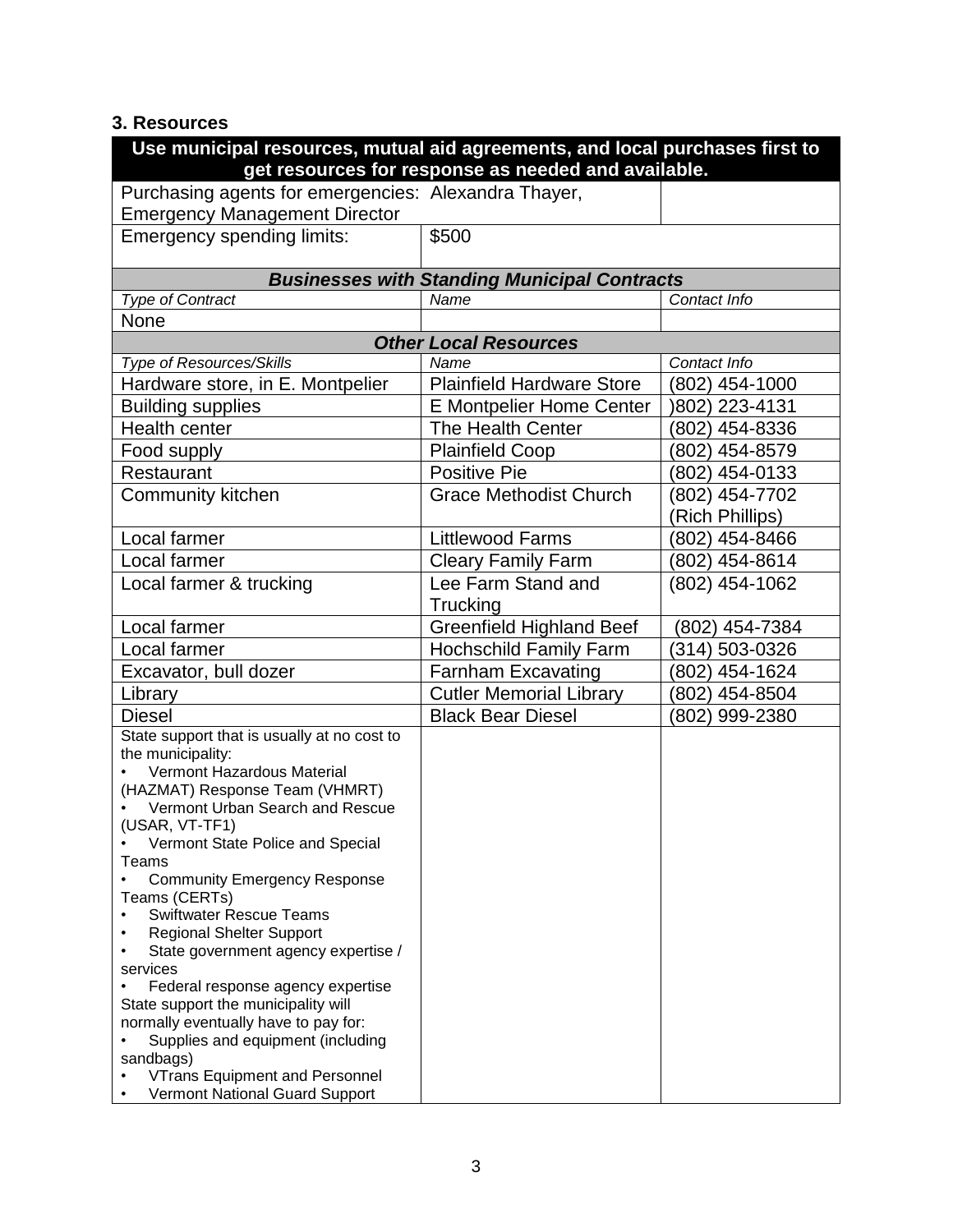*The State Emergency Operations Center (SEOC, 800-347-0488) will help coordinate any state support teams or other external resources that local responders may need.*

| <b>National Incident Management System (NIMS) Typed Resources*</b> |              |     |     |     |            |                                                        |   |     |     |     |       |
|--------------------------------------------------------------------|--------------|-----|-----|-----|------------|--------------------------------------------------------|---|-----|-----|-----|-------|
| <b>Type</b>                                                        |              | Ш   | Ш   | IV  | Other Type |                                                        | п | Ш   | Ш   | IV  | Other |
| Critical Incident Stress Management<br>Team                        |              |     |     | N/A |            | Hydraulic Excavator, Large Mass<br>Excavation          |   |     |     | N/A |       |
| Mobile Communications Center                                       |              |     |     |     |            | Hydraulic Excavator, Medium Mass<br>Excavation         |   |     |     |     |       |
| Mobile Communications Unit                                         |              |     | N/A | N/A |            | Hydraulic Excavator, Compact                           |   |     |     |     |       |
| <b>All-Terrain Vehicles</b>                                        | N/A          | N/A | N/A | N/A |            | <b>Road Sweeper</b>                                    |   |     |     |     |       |
| <b>Marine Vessels</b>                                              | N/A          | N/A | N/A | N/A |            | Snow Blower, Loader Mounted                            |   |     |     |     |       |
| Snowmobile                                                         | N/A          | N/A | N/A | N/A |            | <b>Track Dozer</b>                                     |   |     |     |     |       |
| Public Safety Dive Team                                            |              |     |     |     |            | <b>Track Loader</b>                                    |   |     |     |     |       |
| <b>SWAT/Tactical Team</b>                                          | N/A          | N/A | N/A | N/A |            | Trailer, Equipment Tag-Trailer                         |   |     |     | N/A |       |
| Firefighting Brush Patrol Engine                                   | N/A          | N/A | N/A | 1   |            | Trailer, Dump                                          |   | N/A | N/A | N/A |       |
| Fire Engine (Pumper)                                               | 1            |     |     |     |            | Trailer, Small Equipment                               |   |     | N/A | N/A |       |
| <b>Firefighting Crew Transport</b>                                 |              |     |     | N/A |            | Truck, On-Road Dump                                    |   | 1   | 3   | 1   |       |
| <b>Aerial Fire Truck</b>                                           |              |     | N/A | N/A |            | Truck, Plow                                            |   |     |     |     | 1     |
| Foam Tender                                                        |              |     | N/A | N/A |            | Truck, Sewer Flusher                                   |   |     |     |     |       |
| <b>Hand Crew</b>                                                   |              |     |     |     |            | Truck, Tractor Trailer                                 |   |     |     | N/A |       |
| <b>HAZMAT Entry Team</b>                                           |              |     |     | N/A |            | Water Pumps, De-Watering                               |   |     |     |     |       |
| Engine Strike Team                                                 |              |     |     | N/A |            | Water Pumps, Drinking Water Supply<br>- Auxiliary Pump |   |     |     |     |       |
| Water Tender (Tanker)                                              |              |     | 1   | N/A |            | Water Pumps, Water Distribution                        |   |     |     |     |       |
| Fire Boat                                                          |              |     |     | N/A |            | Water Pumps, Wastewater                                |   |     |     |     |       |
| Aerial Lift - Articulating Boom                                    |              |     |     |     |            | <b>Water Truck</b>                                     |   | N/A | N/A | N/A |       |
| Aerial Lift - Self Propelled, Scissor,<br>Rough Terrain            |              |     |     |     |            | <b>Wheel Dozer</b>                                     |   |     | N/A | N/A |       |
| Aerial Lift - Telescopic Boom                                      |              |     |     |     |            | Wheel Loader Backhoe                                   |   | 1   |     |     |       |
| Aerial Lift - Truck Mounted                                        |              |     |     |     |            | Wheel Loader, Large                                    |   |     |     |     |       |
| Air Compressor                                                     |              |     |     |     |            | Wheel Loader, Medium                                   |   | 1   |     |     |       |
| Concrete Cutter/Multi-Processor for<br><b>Hydraulic Excavator</b>  |              |     |     |     |            | Wheel Loader, Small<br>N/A                             |   |     |     |     |       |
| Electronic Boards, Arrow                                           |              |     |     |     |            | Wheel Loader, Skid Steer                               |   |     |     | N/A |       |
| Electronic Boards, Variable Message<br>Signs                       |              |     |     |     |            | Wheel Loader, Telescopic Handler                       |   |     |     |     |       |
| Floodlights                                                        |              |     |     | N/A |            | Wood Chipper                                           |   | N/A | N/A | N/A |       |
| Generator                                                          | 1            |     |     |     |            | Wood Tub Grinder                                       |   |     |     |     |       |
| Grader                                                             | $\mathbf{1}$ |     |     | N/A |            |                                                        |   |     |     |     |       |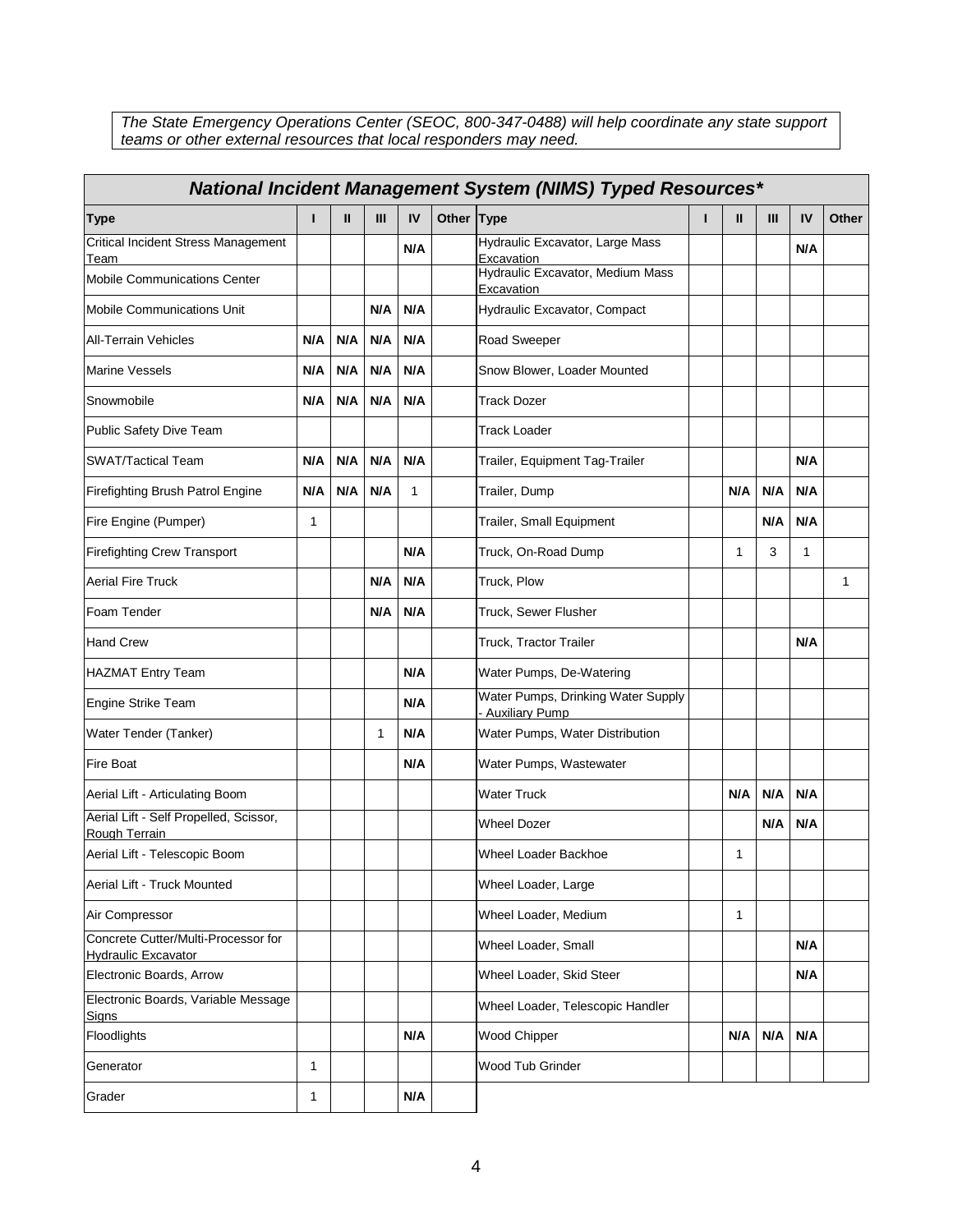\*Information about the NIMS Typed resources can be found at: [https://rtlt.preptoolkit.fema.gov](https://rtlt.preptoolkit.fema.gov/) **4. Public Information and Warning**

*During a significant emergency, the Emergency Operations Center (EOC) and Incident Command Posts (ICPs) will coordinate and manage public information, both by producing accurate, timely reports and by tracking what is publicly reported to minimize confusion and help ensure a positive public response.*

| VT-Alert message - State:<br>Other VT-Alert managers:                                            | Vermont Emergency Management: 800-347-0488              |  |  |  |
|--------------------------------------------------------------------------------------------------|---------------------------------------------------------|--|--|--|
| Important Local Websites /                                                                       | <b>Facebook Plainfield People</b>                       |  |  |  |
| Social Media channels:                                                                           | Marshfield-Plainfield Front Porch Forum                 |  |  |  |
|                                                                                                  |                                                         |  |  |  |
| Local Newspaper, Radio, TV:                                                                      | WGDR, Plainfield, VT (802) 454-7762                     |  |  |  |
|                                                                                                  | WCAX, (802) 652-6300                                    |  |  |  |
|                                                                                                  | WPTZ, (802) 655-5455                                    |  |  |  |
|                                                                                                  | Times Argus newspaper, (802) 479-0191                   |  |  |  |
|                                                                                                  |                                                         |  |  |  |
| <b>Public Notice locations:</b>                                                                  | Municipal building, 149 Main Street, Plainfield         |  |  |  |
|                                                                                                  | US Post Office, 189 Towne Ave, Plainfield, VT           |  |  |  |
|                                                                                                  | Plainfield Coop, 153 Main St, Plainfield, VT            |  |  |  |
|                                                                                                  | <b>Plainfield Info Kiosk, Main and Creamery Streets</b> |  |  |  |
| Vermont 2-1-1 is a United Ways of Vermont system that provides 24x7x365 information and referral |                                                         |  |  |  |

*services in cooperation with a large number of state and local government and community based entities. 2-1-1 collects and maintains a database of local resource information and is available to take calls from the general public to inform and instruct them in relation to emergency events, and to refer them to the appropriate response and recovery resource, if necessary.*

To provide information for 2-1-1  $\vert$  Dial 211 or (802) 652-4636

## **5. Vulnerable Populations**

*If necessary, the EOC may contact organizations and facilities, below, that serve vulnerable populations to identify residents who are at risk based on the emergency. If there are residents at risk or in danger, the EOC should monitor their status and if required coordinate support for them until their situation stabilizes.*

| Name / Notes                                                  | Contact Info            |
|---------------------------------------------------------------|-------------------------|
| <b>CARE (Citizen Assistance Registration for Emergencies)</b> | (Supporting PSAP)       |
| Maple Hill School, 1350 East Hill Road, Plainfield, VT        | Joe Astick 279-4918,    |
|                                                               | 454-7747.               |
|                                                               | Lorita Adkins 454-7747, |
|                                                               | 249-4912                |
| Plainfield Housing Associates (Senior Housing)                | Tim Lanctot, mainten-   |
| 123 School Street, Plainfield, VT                             | ance manager 802-       |
|                                                               | 454-1336, 802-249-      |
|                                                               | 7958 C, 802-250-2519    |
|                                                               | (pager)                 |
|                                                               | Nikki Ariste 802-828-   |
|                                                               | 4660, on-call paging at |
|                                                               | 866-348-1084            |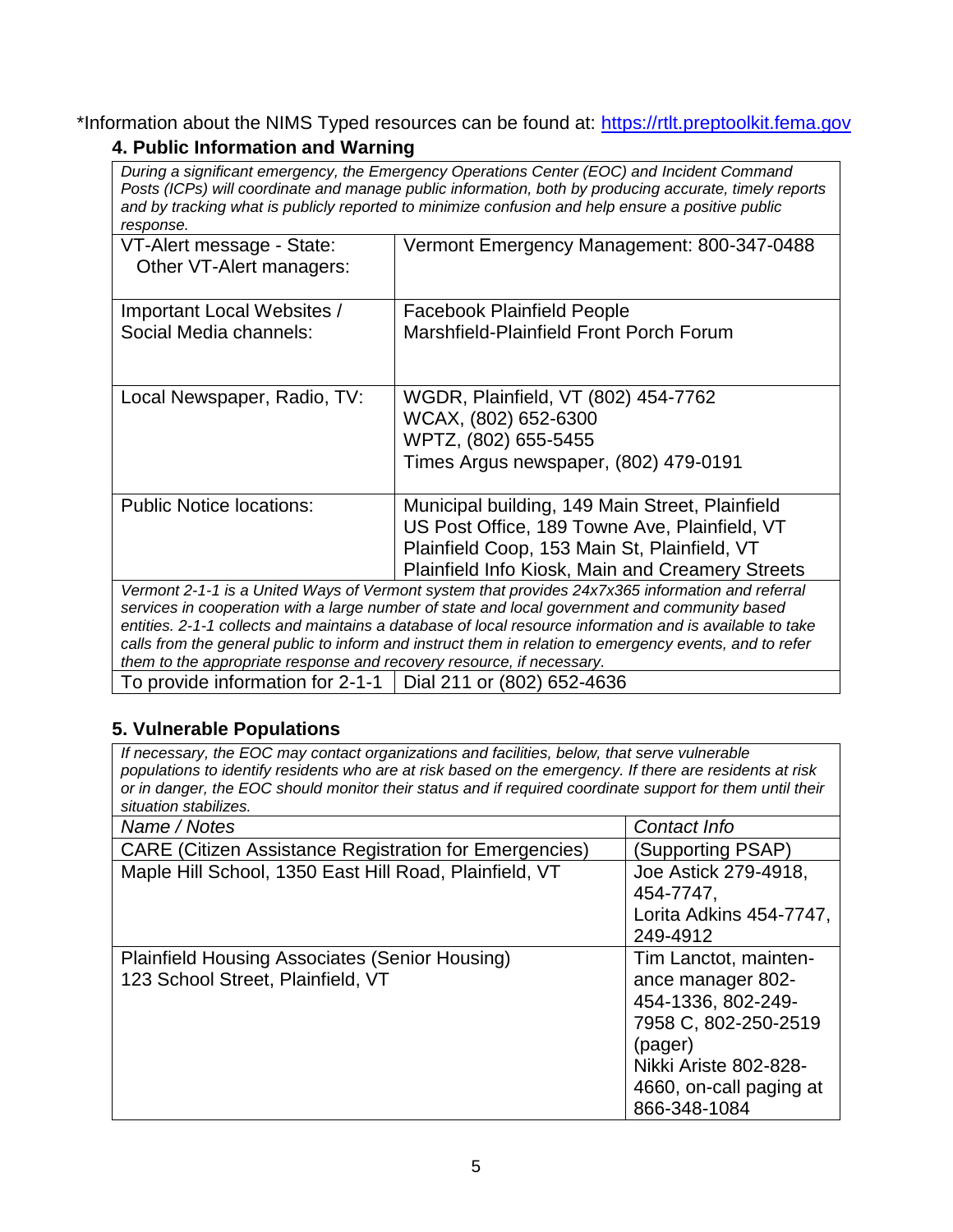| Spruce Mountain Inn (Residential & Transitional Living | <b>Candace Beardsley</b>     |
|--------------------------------------------------------|------------------------------|
| Program), 155 Towne Ave, Plainfield, VT                | (802) 454-8353               |
| Dawna MacLaren (Child Care- Registered Home)           | (802) 595-3661               |
| 785 Upper Road, Plainfield, VT                         |                              |
| Twinfield Union School (K-12) located in Marshfield    | (802) 426-3213               |
| Mailing address: 106 Nasmith Brook Road                | <b>Principal Mark Mooney</b> |
| Plainfield, VT 05667                                   | (802) 426-3213, ext          |
|                                                        | 204, Cell (802) 917-         |
|                                                        | 1829                         |

## **6. Shelters**

*During some emergencies, the EOC will monitor or coordinate support for residents who are displaced due to property or infrastructure damage.*

*Spontaneous Sheltering*

- Determine the approximate number of people who need sheltering
- Call the State EOC / Watch Officer at 800-347-0488 and request support
- Track the status of residents who need shelter until their situation stabilizes

| <b>Regional Shelter</b>      |                                                           |                                |                                                     |  |  |  |  |
|------------------------------|-----------------------------------------------------------|--------------------------------|-----------------------------------------------------|--|--|--|--|
| Location / Address:          |                                                           |                                | Barre Auditorium, 105 N. Seminary St, Barre, VT     |  |  |  |  |
| <b>Opening Contact:</b>      | State EOC, 800-347-0488; American Red Cross, 802-660-9130 |                                |                                                     |  |  |  |  |
| <b>Phone Numbers:</b>        | 802) 479-2294                                             |                                |                                                     |  |  |  |  |
| <b>Primary Local Shelter</b> |                                                           |                                |                                                     |  |  |  |  |
| Location / Address:          |                                                           |                                |                                                     |  |  |  |  |
| Facility Contact(s):         |                                                           |                                |                                                     |  |  |  |  |
| <b>Phone Numbers:</b>        |                                                           |                                |                                                     |  |  |  |  |
| <b>Shelter Manager:</b>      |                                                           |                                |                                                     |  |  |  |  |
| <b>Staff Requirements:</b>   |                                                           |                                |                                                     |  |  |  |  |
| Services:                    | Warm/Cool                                                 |                                | Overnight Food Prep Showers Healthcare              |  |  |  |  |
| Notes:                       |                                                           |                                |                                                     |  |  |  |  |
|                              |                                                           |                                |                                                     |  |  |  |  |
|                              | Capacity:                                                 |                                | Generator? Y / N Pets Allowed? Y / N                |  |  |  |  |
|                              |                                                           |                                |                                                     |  |  |  |  |
|                              |                                                           | <b>Alternate Local Shelter</b> |                                                     |  |  |  |  |
| Location / Address:          |                                                           |                                |                                                     |  |  |  |  |
| Facility Contact(s):         |                                                           |                                |                                                     |  |  |  |  |
| <b>Phone Numbers:</b>        |                                                           |                                |                                                     |  |  |  |  |
| <b>Shelter Manager:</b>      |                                                           |                                |                                                     |  |  |  |  |
| <b>Staff Requirements:</b>   |                                                           |                                |                                                     |  |  |  |  |
| Services:                    |                                                           |                                | Warm/Cool Overnight Food Prep<br>Showers Healthcare |  |  |  |  |
| Notes:                       | Family shelter for up to two families                     |                                |                                                     |  |  |  |  |
|                              |                                                           |                                |                                                     |  |  |  |  |
|                              |                                                           |                                | Generator? Y/M Pets Allowed? Y/N                    |  |  |  |  |

## **Annexes (Optional, create and letter as needed)**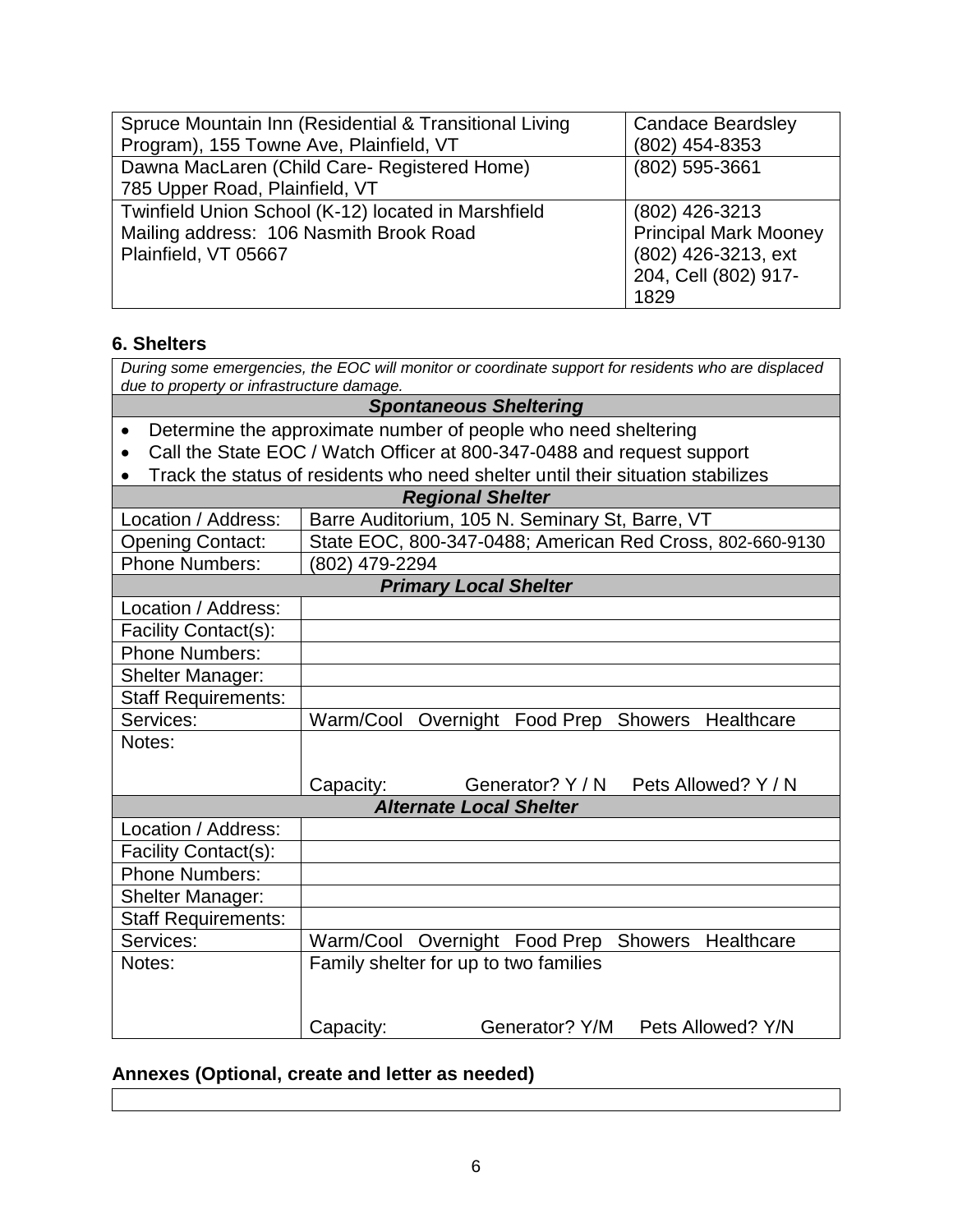See the Vermont Emergency Management (VEM) web site at http://vem.vermont.gov for samples and examples of annexes, such as: forms; delegations of authority; debris plans; incident-specific plans, checklists, and matrices; animal disaster references; etc.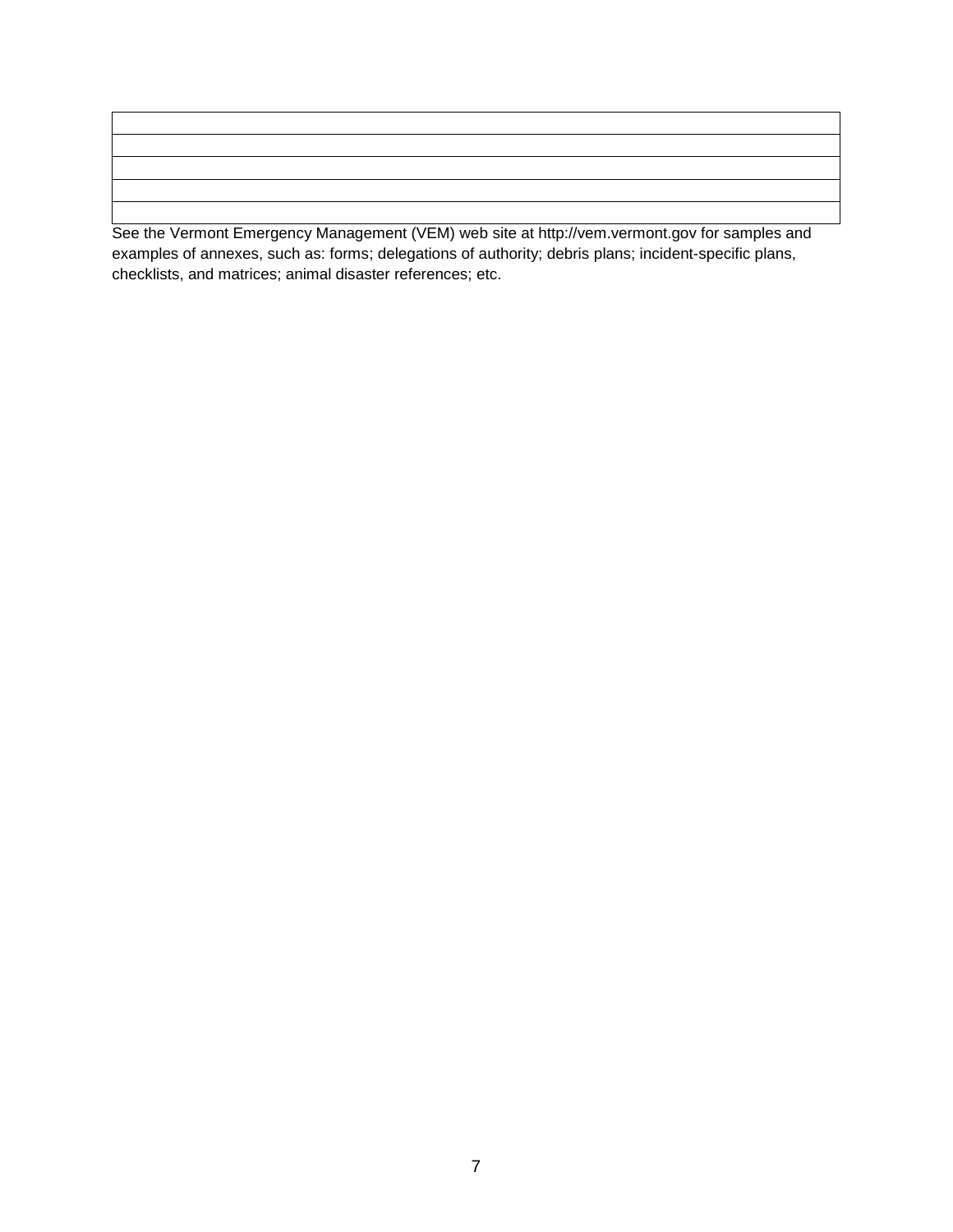|                                           | Phone numbers - indicate Mobile, Home,<br><b>Work</b> |                                             |                                             |                                               |                                                 |  |  |  |  |
|-------------------------------------------|-------------------------------------------------------|---------------------------------------------|---------------------------------------------|-----------------------------------------------|-------------------------------------------------|--|--|--|--|
| <b>Position</b>                           | <b>Name</b>                                           | <b>Primary</b>                              | <b>Alternate</b>                            | <b>Alternate</b>                              | E-mail                                          |  |  |  |  |
| <b>Local Emergency Management Team</b>    |                                                       |                                             |                                             |                                               |                                                 |  |  |  |  |
| <b>EMD</b>                                | Alexandra "Sasha"<br>Thayer                           | $(802)$ 454-<br>1131                        | $(802) 696 -$<br>9490                       |                                               | Selectboard11@gmail.com<br>athayer@gmavt.net    |  |  |  |  |
| <b>EM Coordinator</b>                     |                                                       |                                             |                                             |                                               |                                                 |  |  |  |  |
|                                           |                                                       |                                             |                                             |                                               |                                                 |  |  |  |  |
|                                           |                                                       | <b>Local Response Organization Contacts</b> |                                             |                                               |                                                 |  |  |  |  |
| Fire Chief                                | Greg Light                                            | (802) 839<br>8878 Cell                      | $(802)$ 454-<br>8479 Fire<br>House          | $(802)$ 476-<br>2268 Work                     | glight@rockofages.com                           |  |  |  |  |
| Deputy Fire Chief                         | <b>Gary Graves</b>                                    | $(802)$ 454-<br>7188                        | $(802)$ 454-<br>8479 Fire<br>House          |                                               | gtrainvt@aol.com                                |  |  |  |  |
| <b>EMS Chief &amp; Assistant</b><br>Chief | <b>John Matthews</b>                                  | $(802)$ 272-<br>6614                        | $(802)$ 454-<br>8479 Fire<br>House          |                                               | allenwoodconstruction@charter.ne<br>ţ           |  |  |  |  |
| Constable                                 | Kathleen Hayes                                        | $(802)$ 522-<br>4108                        | (802) 454-<br>8560                          |                                               | kate454@gmail.com                               |  |  |  |  |
| <b>County Sheriff</b>                     | Sam Hill, Washington<br><b>County Sheriff</b>         | $(802)$ 223-<br>3001                        |                                             |                                               | Samuel.Hill@Vermont.gov                         |  |  |  |  |
| <b>State Police</b>                       | Vermont State Police,<br><b>Middlesex Barracks</b>    | $(802)$ 229-<br>9191<br>911                 |                                             |                                               |                                                 |  |  |  |  |
| <b>Local Dispatch Center</b>              |                                                       | 911                                         |                                             |                                               |                                                 |  |  |  |  |
|                                           |                                                       | <b>Local Public Works Contacts</b>          |                                             |                                               |                                                 |  |  |  |  |
| Road Foreman                              | Mike Nolan                                            | 454-1424<br>Home                            | 454-7166<br>Garage                          | $(802)$ 371-<br>8050                          |                                                 |  |  |  |  |
| Road Commissioner                         | <b>Bram Towbin</b>                                    | $(802)$ 476-<br>5789<br>Home                |                                             |                                               | hihoau@gmail.com                                |  |  |  |  |
| Town Garage                               |                                                       | (802) 454-7166                              |                                             |                                               |                                                 |  |  |  |  |
| Drinking Water Utility                    | Greg Chamberlin                                       | 454-7173<br>Work                            | (802) 793-<br>0795<br><b>Utility Mobile</b> | $(802)$ 272-<br>7348<br><b>Alternate Cell</b> | pwwtf@myfairpoint.com<br>glchamberlin@yahoo.com |  |  |  |  |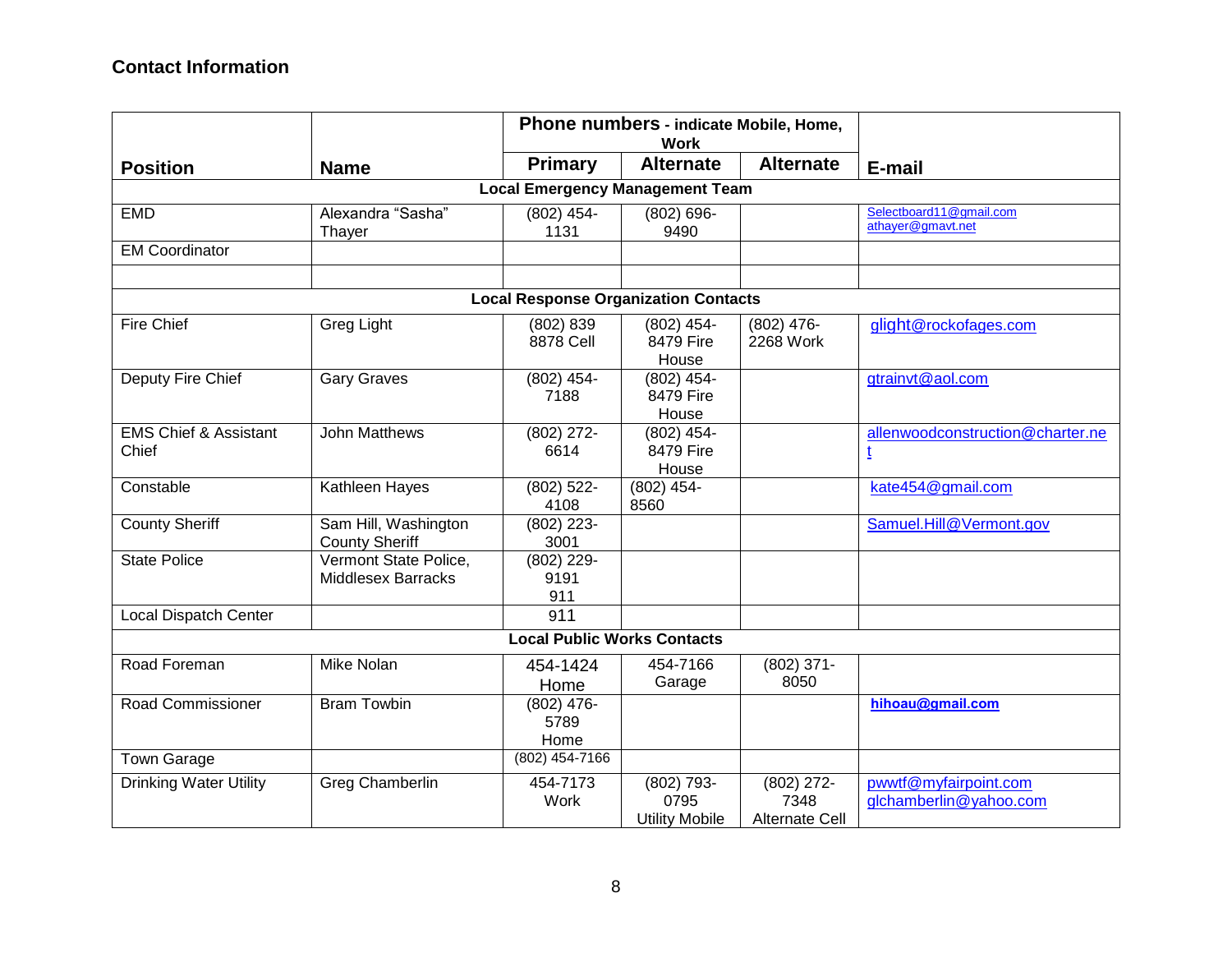# **Contact Information**

|                               | Phone numbers - indicate Mobile, Home,<br><b>Work</b> |                                      |                                             |                                               |                                                                    |  |  |
|-------------------------------|-------------------------------------------------------|--------------------------------------|---------------------------------------------|-----------------------------------------------|--------------------------------------------------------------------|--|--|
| <b>Position</b>               | <b>Name</b>                                           | <b>Primary</b>                       | <b>Alternate</b>                            | <b>Alternate</b>                              | E-mail                                                             |  |  |
| <b>Wastewater Utility</b>     | <b>Greg Chamberlin</b>                                | 454-7173<br>Work                     | (802) 793-<br>0795<br><b>Utility Mobile</b> | $(802)$ 272-<br>7348<br><b>Alternate Cell</b> | pwwtf@myfairpoint.com<br>glchamberlin@yahoo.com                    |  |  |
|                               |                                                       | <b>Municipal Government Contacts</b> |                                             |                                               |                                                                    |  |  |
| Town Administrator            | None                                                  |                                      |                                             |                                               |                                                                    |  |  |
| Town/City Manager             | None                                                  |                                      |                                             |                                               |                                                                    |  |  |
| Selectboard Chair             | Alexandra "Sasha"<br>Thayer                           | $(802)$ 454-<br>1131 Home            | $(802) 696 -$<br>9490 Cell                  |                                               | selectboard11@gmail.com<br>athayer@gmavr.net                       |  |  |
| Selectboard Alt               | <b>Tammy Farnham</b>                                  | $(802)$ 454-<br>1624 Home            | $(802)$ 371-<br>3151 Work                   | (802) 793-<br>9076 Cell                       | selectboard8@gmail.com<br>tfarnham@vsecu.com<br>tbfarnham@live.com |  |  |
| Selectboard Alt               | Jim Volz                                              | $(802)476-$<br>2722                  | $(802)$ 461-<br>8270 Cell                   |                                               | selectboard19@gmail.com                                            |  |  |
| <b>Town Clerk</b>             | Linda Wells                                           | $(802)$ 454-<br>8461                 |                                             |                                               | plainfieldtc@gmail.com                                             |  |  |
| <b>Town Treasurer</b>         | <b>Linda Wells</b>                                    | $(802)$ 454-<br>8461                 |                                             |                                               | plainfieldtc@gmail.com                                             |  |  |
| <b>Town Health Officer</b>    | <b>Baylen Slote</b>                                   | $(802)$ 310-<br>1400                 |                                             |                                               | b.slote@plainfieldvt.us                                            |  |  |
| Forest Fire Warden            | Andy Hebert                                           | $(802)$ 322-<br>5016 Home            | $(802)$ 522-<br>0544 Cell                   | $(802)$ 476-<br>0325 Work                     | sculptorguy59@hotmail.com                                          |  |  |
| <b>Animal Control Officer</b> | Kathleen Hayes                                        | $(802)$ 522-<br>4108 Cell            | $(802)$ 454-<br>8560                        |                                               | kate454@gmail.com                                                  |  |  |
| School Contact #1             | Mark Mooney,<br>Principal                             | $(802)$ 426-<br>3213, ext. 204       |                                             |                                               | markmooney@twinfield.net                                           |  |  |
| School Contact #2             |                                                       |                                      |                                             |                                               |                                                                    |  |  |
| <b>School District Office</b> |                                                       |                                      |                                             |                                               |                                                                    |  |  |
|                               |                                                       | <b>Other Contacts</b>                |                                             |                                               |                                                                    |  |  |
| <b>Red Cross</b>              | Kerri Foley                                           | $(802)$ 598-<br>0338                 |                                             |                                               | Kerri.foley@redcross,org                                           |  |  |
| <b>Red Cross</b>              | Matt Ward                                             | $(802)338 -$<br>6551                 | $(802)$ 497-<br>5891 Office                 |                                               | Matthew.ward@redcross.org                                          |  |  |
|                               |                                                       |                                      |                                             |                                               |                                                                    |  |  |